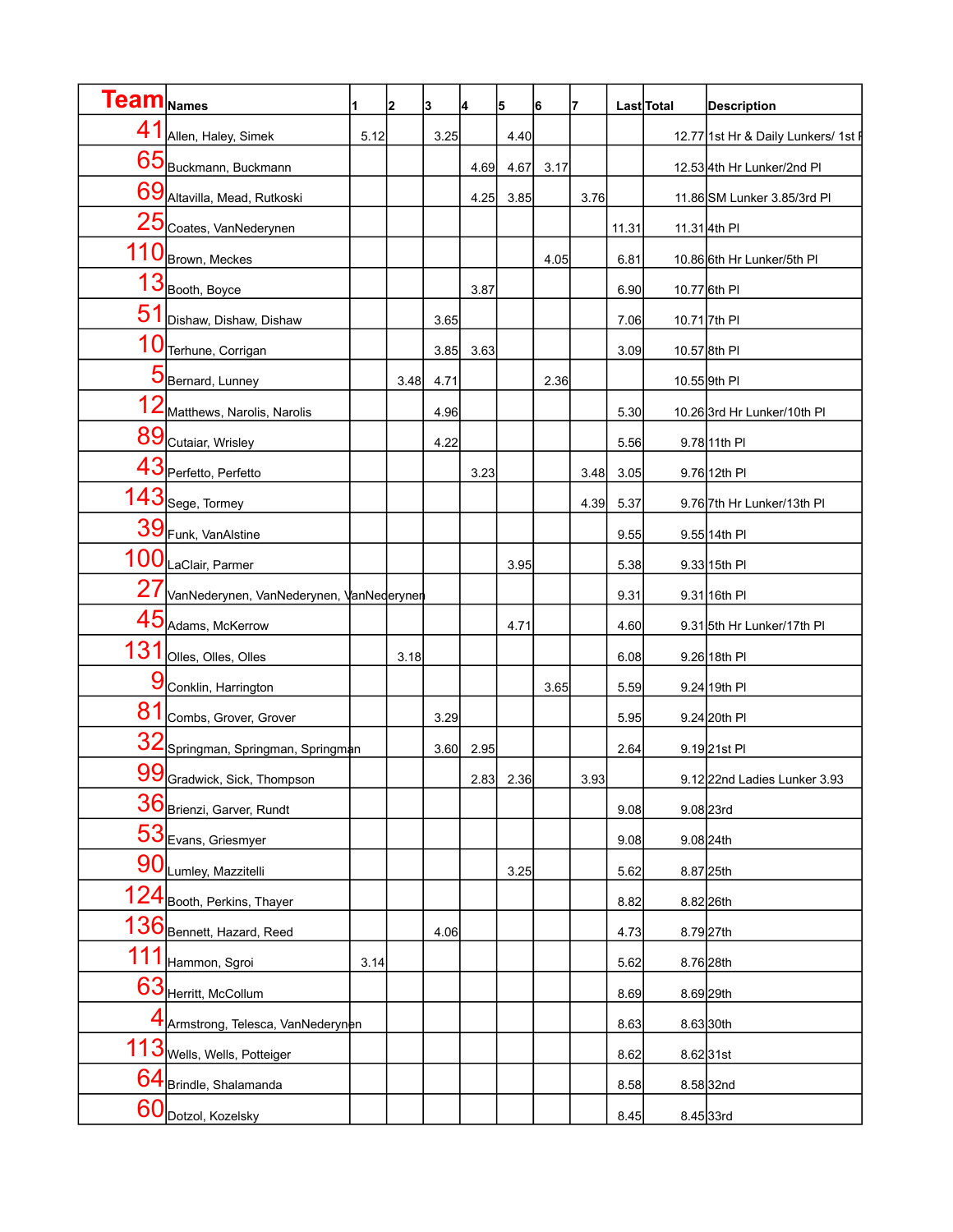| 17  | Goodrow, Moore                  |      |      |      |      |      |      |      | 8.44 |      | 8.44 34th             |
|-----|---------------------------------|------|------|------|------|------|------|------|------|------|-----------------------|
|     | $78$ Lane, Shutt                |      |      |      |      |      |      |      | 8.29 |      | 8.2935th              |
|     | 74 Allen, Ingalls, Lown         |      |      |      |      |      |      |      | 8.22 |      | 8.2236th              |
|     | 48 Robinson, Wilson             |      |      |      | 3.60 |      |      |      | 4.53 |      | 8.1337th              |
|     | 54 Drake, Rapp, Rapp            |      |      |      |      |      |      | 3.07 | 5.06 |      | 8.1338th Youth lunker |
|     | 18 Swinegar, Swinegar           |      |      |      | 1.98 |      |      |      | 6.14 |      | 8.1239th              |
|     | 94 Nasello, Colombai, Gallelli  |      |      |      |      |      |      |      | 8.05 |      | 8.0540th              |
|     | 62 Lumley, Lumley, Quinn        |      |      |      |      |      | 3.30 |      | 4.73 |      | 8.0341st              |
|     | 129 O'Hora, O'Hora, O'Hora      |      |      |      |      |      |      |      | 8.00 |      | 8.00 42nd             |
|     | 128 Bradley, Tremblay           |      |      |      |      |      |      |      | 7.96 |      | 7.96 43rd             |
|     | 28 Anderson, Anderson, Houppert |      |      |      |      |      |      |      | 7.93 |      | 7.93 44th             |
|     | 8 Mang, Mang                    |      |      |      |      |      |      |      | 7.88 |      | 7.8845th              |
|     | 76 Goddard, Jackson, Jackson    |      |      |      |      |      |      |      | 7.88 |      | 7.8846th              |
|     | 82 Bell, Young, Vanwedge        |      |      |      |      |      |      |      | 7.88 |      | 7.8847th              |
|     | $49$ Leuer                      |      |      |      |      |      |      |      | 7.82 |      | 7.8248th              |
|     | 84 LaMoreaux, VonNeida          |      |      | 2.13 |      |      | 3.36 | 2.31 |      |      | 7.80 49th             |
|     | 30 Chipolis, Chipolis, Chipolis |      |      |      |      |      | 2.55 |      | 5.13 |      | 7.68 50th             |
|     | 88 Green, Kroll                 |      |      |      |      |      |      |      | 7.53 | 7.53 |                       |
| 11  | Boicourt                        |      | 2.72 | 2.64 |      | 2.15 |      |      |      | 7.51 |                       |
|     | 92 Barnes, Rovito               |      |      |      |      |      |      |      | 7.49 | 7.49 |                       |
|     | 42 Pierce, Speech               |      | 4.96 | 2.50 |      |      |      |      |      |      | 7.46 2nd Hr Lunker    |
|     | 116 Snyder, Snyder              |      |      |      |      | 2.83 | 2.59 | 2.04 |      | 7.46 |                       |
|     | 126 Reid, Sawanec               |      |      |      |      |      |      |      | 7.43 | 7.43 |                       |
| 6   | Coup, Lutz, Showers             |      |      |      |      |      |      |      | 7.40 | 7.40 |                       |
|     | 44 Witczak, Forness, Maloney    |      |      |      |      |      |      |      | 7.39 | 7.39 |                       |
| 127 | Conger, Ewart, Harrison         |      |      |      |      |      |      |      | 7.39 | 7.39 |                       |
|     | 23 Doucette, Griesmyer          |      |      |      |      |      |      |      | 7.31 | 7.31 |                       |
|     | $106$ ott, Olmstead             |      |      |      |      |      |      |      | 7.27 | 7.27 |                       |
|     | 20 Drake, Turner, Turner        |      |      |      |      |      |      |      | 7.26 | 7.26 |                       |
| 52  | Buck, Harper, Strong            |      |      |      |      |      |      |      | 7.25 | 7.25 |                       |
|     | 38 Harrington, Wilbur           |      |      |      |      |      |      |      | 6.93 | 6.93 |                       |
| 107 | Morsch, Wise, Wise              |      |      |      |      | 2.54 | 2.35 | 2.03 |      | 6.92 |                       |
| 11  | Mierek, Smith                   |      |      |      |      |      |      |      | 6.88 | 6.88 |                       |
|     | Gonyeau, Urban                  | 3.47 | 3.35 |      |      |      |      |      |      | 6.82 |                       |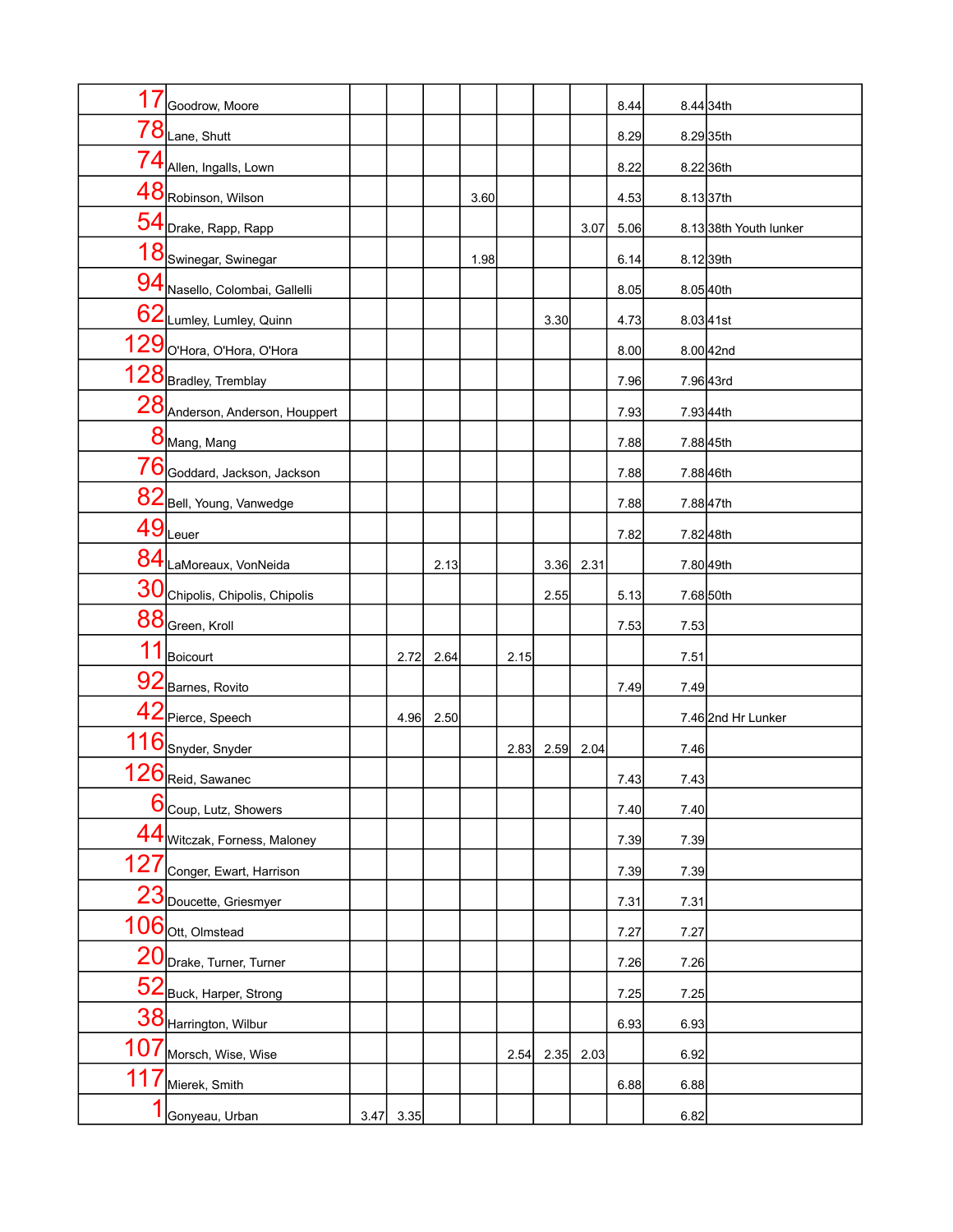|                | 3 Bryan, Neenan                    |      |      |      |      |      |      |      | 6.82 | 6.82 |  |
|----------------|------------------------------------|------|------|------|------|------|------|------|------|------|--|
|                | $56$ Roach, Roach                  |      |      |      |      |      |      |      | 6.77 | 6.77 |  |
|                | 112 Kahabka, Kolb, Thompson        |      |      |      |      |      |      |      | 6.76 | 6.76 |  |
|                | 21 Caler, Rease, Rease             |      |      |      |      |      |      |      | 6.64 | 6.64 |  |
|                | 75 Daniels, Daniels, Daniels       |      |      |      |      |      |      |      | 6.56 | 6.56 |  |
|                | $15$ Kelly, Kelly                  | 2.22 | 2.18 |      |      |      |      | 2.08 |      | 6.48 |  |
|                | 133 Bovaird, Ford                  |      |      |      |      |      |      |      | 6.47 | 6.47 |  |
|                | 87 Niggli, Sykes                   |      | 3.67 |      |      |      |      | 2.77 |      | 6.44 |  |
|                | 142 Monica, Monica                 |      |      |      |      |      | 3.28 | 3.10 |      | 6.38 |  |
|                | 46 Vaadi, Vaadi                    |      |      |      |      |      |      |      | 6.33 | 6.33 |  |
|                | 22 Derrenbacher                    |      |      |      |      |      |      |      | 6.29 | 6.29 |  |
|                | 34 Kalk, Rutledge                  |      |      |      |      |      |      |      | 6.29 | 6.29 |  |
|                | 16 Hamilton, Mitch                 |      |      |      |      |      |      |      | 6.03 | 6.03 |  |
|                | 135 Rees, Mogensen, Mogensen       |      |      |      |      |      |      |      | 6.01 | 6.01 |  |
|                | 118 Thompson, Thompson             |      |      |      |      |      |      |      | 5.91 | 5.91 |  |
|                | $86$ Shaffer                       |      |      |      |      |      |      |      | 5.87 | 5.87 |  |
|                | 140 Duprey, Hill, Nelson           | 1.85 |      |      |      | 1.75 | 1.91 |      |      | 5.51 |  |
|                | 103 Catlin, Chartier               |      |      |      |      |      |      |      | 4.96 | 4.96 |  |
|                | 96 Reynolds, Robinson              |      |      |      |      |      |      |      | 4.84 | 4.84 |  |
|                | 67 Fargnoli, Race                  |      |      |      |      |      |      |      | 4.69 | 4.69 |  |
|                | 119 Mierek, Mierek                 |      |      |      |      |      |      |      | 4.61 | 4.61 |  |
|                | 59 Skirment, Skirment              |      |      |      |      |      |      |      | 4.55 | 4.55 |  |
|                | 70 Feathers, Miller                |      |      |      |      |      |      |      | 4.45 | 4.45 |  |
| 37             | Covey, Hund                        |      |      |      |      |      |      | 3.98 |      | 3.98 |  |
| $\overline{2}$ | Ferri, Ferri, Cilento              |      |      |      |      |      |      | 3.71 |      | 3.71 |  |
|                | 80 Boczar, Colarusso, Włodyka      |      |      |      |      |      |      | 3.49 |      | 3.49 |  |
| 115            | Annis, Shades, Dibble              |      |      |      |      |      |      | 3.48 |      | 3.48 |  |
| 79             | Kallay, Walter                     |      |      |      |      |      |      | 3.44 |      | 3.44 |  |
|                | $14$ Redmond                       | 3.40 |      |      |      |      |      |      |      | 3.40 |  |
|                | 104 Falvo, Hubbard                 |      |      | 3.38 |      |      |      |      |      | 3.38 |  |
|                | Johnson, Ziarko                    |      |      |      |      |      |      |      | 3.24 | 3.24 |  |
| 40             | Greenhill, McIntyre                |      |      | 2.85 |      |      |      |      |      | 2.85 |  |
| 61             | Wierbowski, Wierbowski, Wierbowski |      |      |      | 2.80 |      |      |      |      | 2.80 |  |
|                | 93 Piersall, Skinner, Wolfe        |      |      |      |      |      |      | 2.68 |      | 2.68 |  |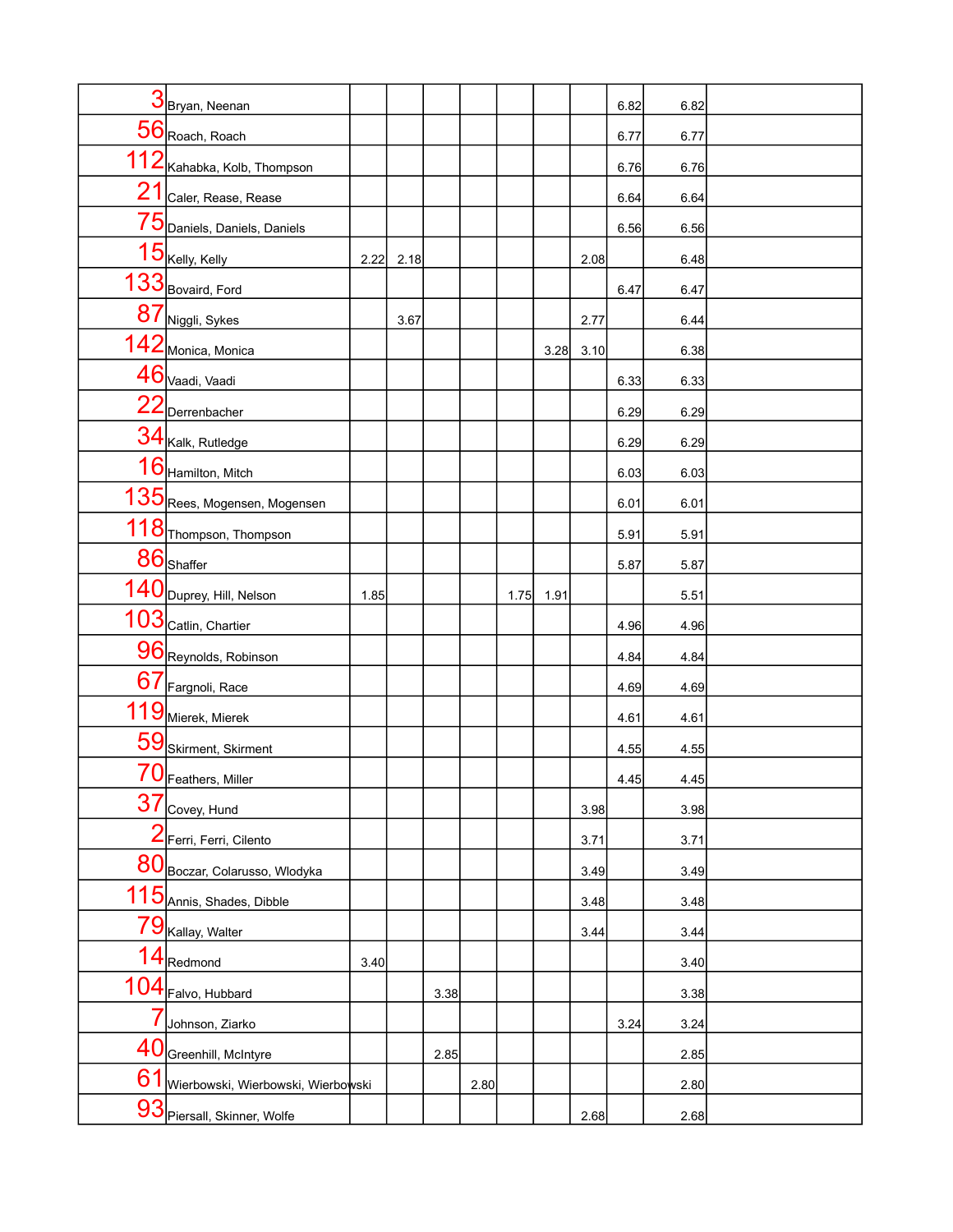|     | 85 Schiszler, Schiszler, Spelicy |  | 2.63 |      |      | 2.63 |  |
|-----|----------------------------------|--|------|------|------|------|--|
|     | 95 Brothers, Varin               |  |      |      | 1.97 | 1.97 |  |
|     | 134 Fendick, Planty, Planty      |  |      | 1.89 |      | 1.89 |  |
|     | 19 Getgen, Raudabaugh            |  |      |      |      | 0.00 |  |
|     | 24 MacDonald, Poorman            |  |      |      |      | 0.00 |  |
|     | $26$ Bator, Secor                |  |      |      |      | 0.00 |  |
|     | 29 Gertis, Knauss, Knauss        |  |      |      |      | 0.00 |  |
|     | 31 Heller, Walsh                 |  |      |      |      | 0.00 |  |
|     | 33 Campbell, Mazol               |  |      |      |      | 0.00 |  |
|     | $35$ Caler, Caler                |  |      |      |      | 0.00 |  |
|     | 47 Liberatore, Lobur             |  |      |      |      | 0.00 |  |
|     | 50 Sorensen, Thies               |  |      |      |      | 0.00 |  |
|     | 55 Ciferni, Sperbeck             |  |      |      |      | 0.00 |  |
|     | 57 Abbatiello, DeVries           |  |      |      |      | 0.00 |  |
|     | 58 Shiffler, Shiffler            |  |      |      |      | 0.00 |  |
|     | 66 Maccubbin, Maccubbin          |  |      |      |      | 0.00 |  |
|     | 68 Staie, Switzer                |  |      |      |      | 0.00 |  |
| 71  | Garcia, O'Grady                  |  |      |      |      | 0.00 |  |
|     | $72$ Ash, Repman                 |  |      |      |      | 0.00 |  |
|     | 73 MacDonald, Poorman            |  |      |      |      | 0.00 |  |
| 77  | Wolfe, Wolfe                     |  |      |      |      | 0.00 |  |
|     | 83 Davis, McKee                  |  |      |      |      | 0.00 |  |
|     | 91 Acevedo, Ladlee               |  |      |      |      | 0.00 |  |
| 97  | Dehn, Dehn                       |  |      |      |      | 0.00 |  |
|     | 98 Bombard, Bombard              |  |      |      |      | 0.00 |  |
|     | 101 Skidmore, Williams           |  |      |      |      | 0.00 |  |
|     | 102 Cowan, Manning, McComsey     |  |      |      |      | 0.00 |  |
|     | 105 Fisher, Phillips             |  |      |      |      | 0.00 |  |
|     | 108 Jackson, Coggins             |  |      |      |      | 0.00 |  |
|     | 109 Frinzi, Kendrick, Vernon     |  |      |      |      | 0.00 |  |
|     | 114 Tarantella, Zgurich          |  |      |      |      | 0.00 |  |
|     | 120 Douvlos, Lee, Brown          |  |      |      |      | 0.00 |  |
|     | 121 Smith, Ziegler               |  |      |      |      | 0.00 |  |
| 122 | Stickler, Stickler               |  |      |      |      | 0.00 |  |